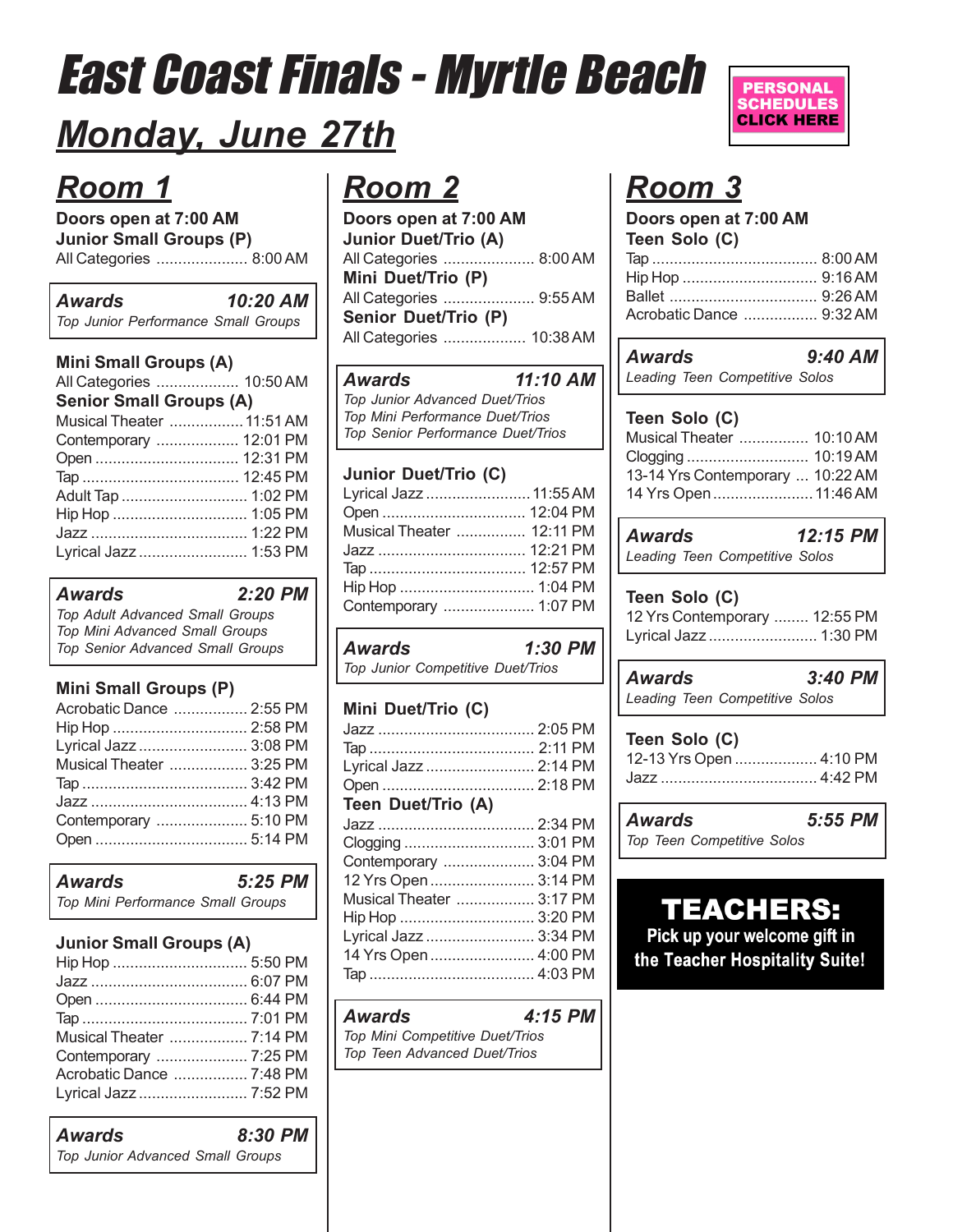## *Tuesday, June 28th*

## *Room 1*

## **Doors open at 7:00 AM**

| <b>Teen Small Groups (A)</b> |  |
|------------------------------|--|
|                              |  |
| Acrobatic Dance  8:30 AM     |  |
|                              |  |
| Lyrical Jazz  8:40 AM        |  |
|                              |  |
| 13 Yrs Contemporary  9:45 AM |  |
|                              |  |

*Awards 10:05 AM Leading Teen Advanced Small Groups*

## **Teen Small Groups (A)**

| 12,14 Yrs Contemporary  10:30 AM |  |
|----------------------------------|--|
|                                  |  |
|                                  |  |
| Musical Theater  12:25 PM        |  |

*Awards 12:40 PM Top Teen Advanced Small Groups*

## **Junior Small Groups (C)**

All Categories ..................... 1:10 PM

### *Awards 3:40 PM Top Junior Competitive Small Groups Junior Small America Loves to Dance Award Groups*

## **Teen Small Groups (C)**

| 13-14 Yrs Hip Hop  5:48 PM |  |
|----------------------------|--|

| Awards |  | 5:55 PM                               |  |
|--------|--|---------------------------------------|--|
|        |  | Leading Teen Competitive Small Groups |  |

## **Teen Small Groups (C)**

| 12 Yrs Hip Hop  6:25 PM        |  |
|--------------------------------|--|
| Lyrical Jazz  6:35 PM          |  |
| Contemporary  7:15 PM          |  |
|                                |  |
| Acrobatic Dance ……………. 7:53 PM |  |
| Musical Theater  8:03 PM       |  |

| Awards                                                          | 8:10 PM |
|-----------------------------------------------------------------|---------|
| Top Teen Competitive Small Groups                               |         |
| <b>Teen Small America Loves to Dance</b><br><b>Award Groups</b> |         |

## *Room 2*

**Doors open at 7:00 AM Teen Duet/Trio (C)** All Categories ..................... 8:00 AM

| <b>Awards</b>                   | $9:25$ AM |
|---------------------------------|-----------|
| Top Teen Competitive Duet/Trios |           |

## **Senior Duet/Trio (C)**

| Contemporary  9:55 AM           |  |
|---------------------------------|--|
|                                 |  |
| Lyrical Jazz  11:30 AM          |  |
| Musical Theater  12:39 PM       |  |
| Adult Acrobatic Dance  12:46 PM |  |
| Hip Hop  12:49 PM               |  |
|                                 |  |
|                                 |  |
|                                 |  |

| <b>Awards</b>                     | $1:30$ PM |  |
|-----------------------------------|-----------|--|
| Top Adult Competitive Duet/Trios  |           |  |
| Top Senior Competitive Duet/Trios |           |  |

## **Junior Duet/Trio (P)**

| Acrobatic Dance  2:09 PM |  |
|--------------------------|--|
|                          |  |
|                          |  |
| Musical Theater  2:19 PM |  |
| Lyrical Jazz  2:29 PM    |  |
|                          |  |
|                          |  |

### **Mini Duet/Trio (A)**

| Musical Theater  3:35 PM |  |
|--------------------------|--|
| Acrobatic Dance  3:45 PM |  |
| Lyrical Jazz  3:48 PM    |  |
| Open  3:52 PM            |  |
| Teen Duet/Trio (P)       |  |
|                          |  |
| Musical Theater  4:02 PM |  |
|                          |  |
| Hip Hop  4:15 PM         |  |
|                          |  |
| Lyrical Jazz  4:28 PM    |  |
| Contemporary  4:35 PM    |  |
| Clogging  4:48 PM        |  |
|                          |  |

*Awards 4:55 PM Top Junior Performance Duet/Trios Top Mini Advanced Duet/Trios Top Teen Performance Duet/Trios*

## *Room 3*

**Doors open at 7:00 AM Senior Solo (P)**

| Clogging  8:09 AM              |  |
|--------------------------------|--|
| Folkloric  8:12 AM             |  |
|                                |  |
| Musical Theater  8:19 AM       |  |
| Adult Musical Theater  8:25 AM |  |
|                                |  |
|                                |  |
|                                |  |
| Lyrical Jazz  9:13 AM          |  |
| Contemporary  9:36 AM          |  |
| Senior Solo (A)                |  |
|                                |  |
| Acrobatic Dance  10:36 AM      |  |

### *Awards 10:45 AM*

*Top Adult Performance Solos Top Senior Performance Solos Leading Senior Advanced Solos*

## **Senior Solo (A)**

| Hip Hop  12:08 PM            |  |
|------------------------------|--|
| Musical Theater  12:33 PM    |  |
|                              |  |
|                              |  |
| 15 Yrs Contemporary  1:24 PM |  |

| <b>Awards</b>                 | 2:10 PM |
|-------------------------------|---------|
| Leading Senior Advanced Solos |         |

### **Senior Solo (A)**

| 16-19 Yrs Contemporary  2:40 PM |  |
|---------------------------------|--|
| Lyrical Jazz  3:28 PM           |  |

*Awards 5:30 PM*

*Top Senior Advanced Solos*

## **Teacher Hospitality Suite**

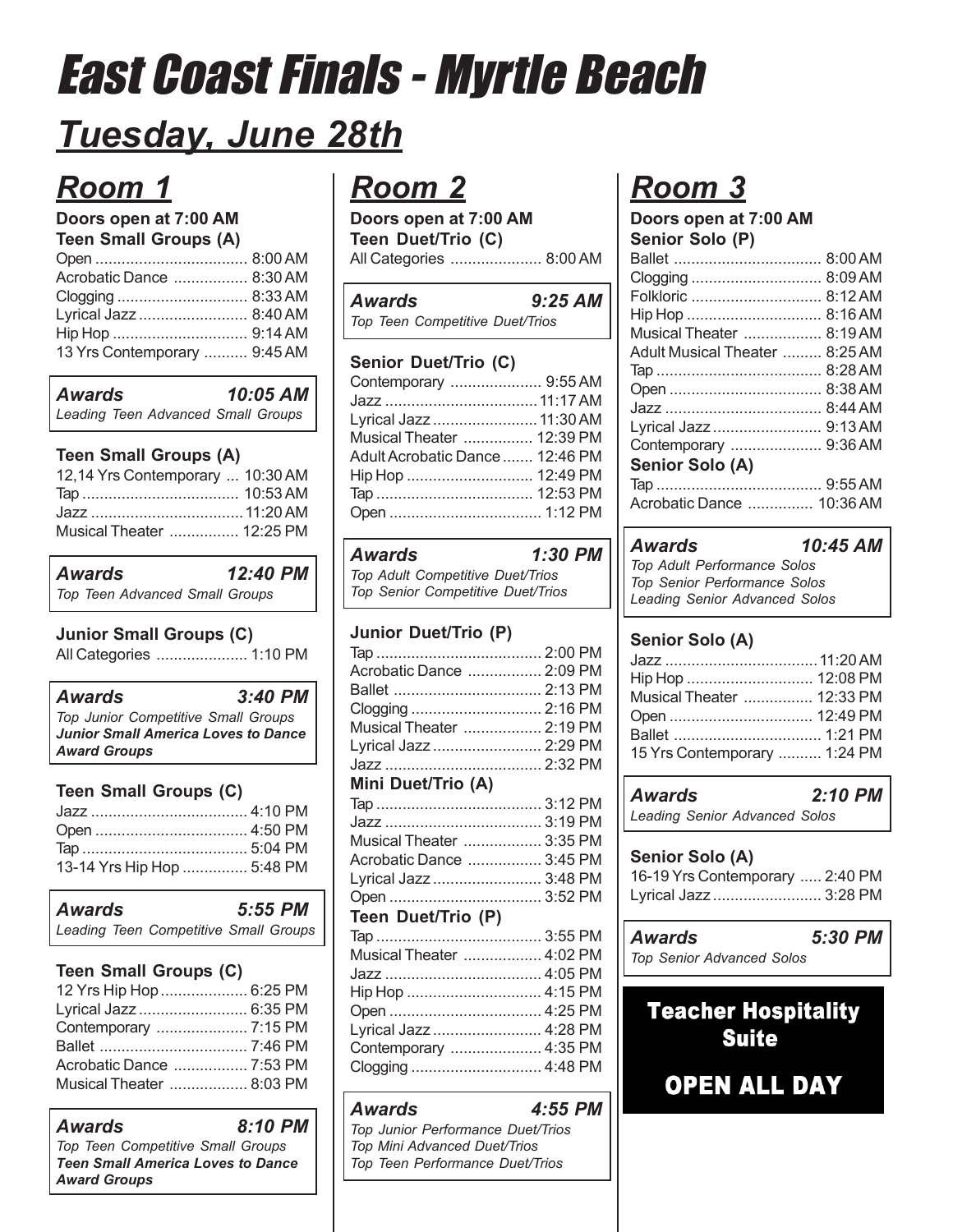## *Wednesday, June 29th*

## *Room 1*

**Doors open at 7:00 AM Senior Small Groups (P), Mini Large Groups (A) & (C), Teen Large Groups (P)** All Categories ..................... 8:00 AM

### *Awards 9:50 AM*

*Top Mini Advanced Large Groups Top Mini Competitive Large Groups Top Senior Performance Small Groups Top Teen Performance Large Groups Mini Lg/Super America Loves to Dance Award Groups*

**Mini Large Groups (P), Mini Small Groups (C)** All Categories ................... 10:25 AM

*Awards 12:15 PM Top Mini Competitive Small Groups Top Mini Performance Large Groups Mini Small America Loves to Dance Award Groups*

**Junior Large Groups (C)** All Categories ................... 12:45 PM

*Awards 2:40 PM Top Junior Competitive Large Groups*

**Junior Large Groups (P) & (A)** All Categories ..................... 3:10 PM

*Awards 5:25 PM Top Junior Advanced Large Groups Top Junior Performance Large Groups*

**Senior Large Groups (A)** All Categories ..................... 5:50 PM **Teen Large Groups (A)** All Categories ..................... 6:39 PM

*Awards 8:50 PM Top Senior Advanced Large Groups Top Teen Advanced Large Groups*

## *Room 2*

| Adult Hip Hop  8:16 AM             |  |
|------------------------------------|--|
| 16-19 Yrs Musical Theater  8:19 AM |  |
|                                    |  |
| 15-16 Yrs Tap  9:58 AM             |  |
| 18-19 Yrs Contemporary  10:20 AM   |  |
|                                    |  |

| <b>Awards</b>                      | 10:50 AM |
|------------------------------------|----------|
| <b>Top Adult Competitive Solos</b> |          |
| Leading Senior Competitive Solos   |          |

| Senior Solo (C)                  |  |
|----------------------------------|--|
| 15,17 Yrs Lyrical Jazz  11:15 AM |  |
| 17 Yrs Tap  1:16 PM              |  |
| 15 Yrs Musical Theater  1:48 PM  |  |

| Awards                           | $1:55$ PM |  |
|----------------------------------|-----------|--|
| Leading Senior Competitive Solos |           |  |

### **Senior Solo (C)** Acrobatic Dance ................. 2:20 PM 15-16 Yrs Contemporary ..... 2:23 PM Clogging .............................. 4:47 PM

*Awards 4:50 PM Leading Senior Competitive Solos*

#### **Senior Solo (C)** 18-19 Yrs Tap ...................... 5:15 PM

| 18-19 YIS 1ap  5.15 PM       |  |
|------------------------------|--|
| 16 Yrs Lyrical Jazz  5:24 PM |  |
| 17 Yrs Contemporary  6:15 PM |  |

*Awards 8:15 PM Leading Senior Competitive Solos*

## **Teacher Hospitality Suite**

**OPEN ALL DAY** 

## *Room 3*

| Doors open at 7:00 AM     |  |  |  |
|---------------------------|--|--|--|
|                           |  |  |  |
|                           |  |  |  |
|                           |  |  |  |
| 14 Yrs Tap  10:11 AM      |  |  |  |
| Musical Theater  10:14 AM |  |  |  |
|                           |  |  |  |

| Awards |                             | 10:20 AM |  |
|--------|-----------------------------|----------|--|
|        | Leading Teen Advanced Solos |          |  |

## **Teen Solo (A)**

| Contemporary  10:45 AM  |  |
|-------------------------|--|
| 12-13 Yrs Tap  12:14 PM |  |
| Hip Hop  12:40 PM       |  |

*Awards 12:55 PM Leading Teen Advanced Solos*

| Teen Solo (A)         |  |
|-----------------------|--|
|                       |  |
| Lyrical Jazz  1:23 PM |  |

| <b>Awards</b>                  | $3:35$ PM |
|--------------------------------|-----------|
| <b>Top Teen Advanced Solos</b> |           |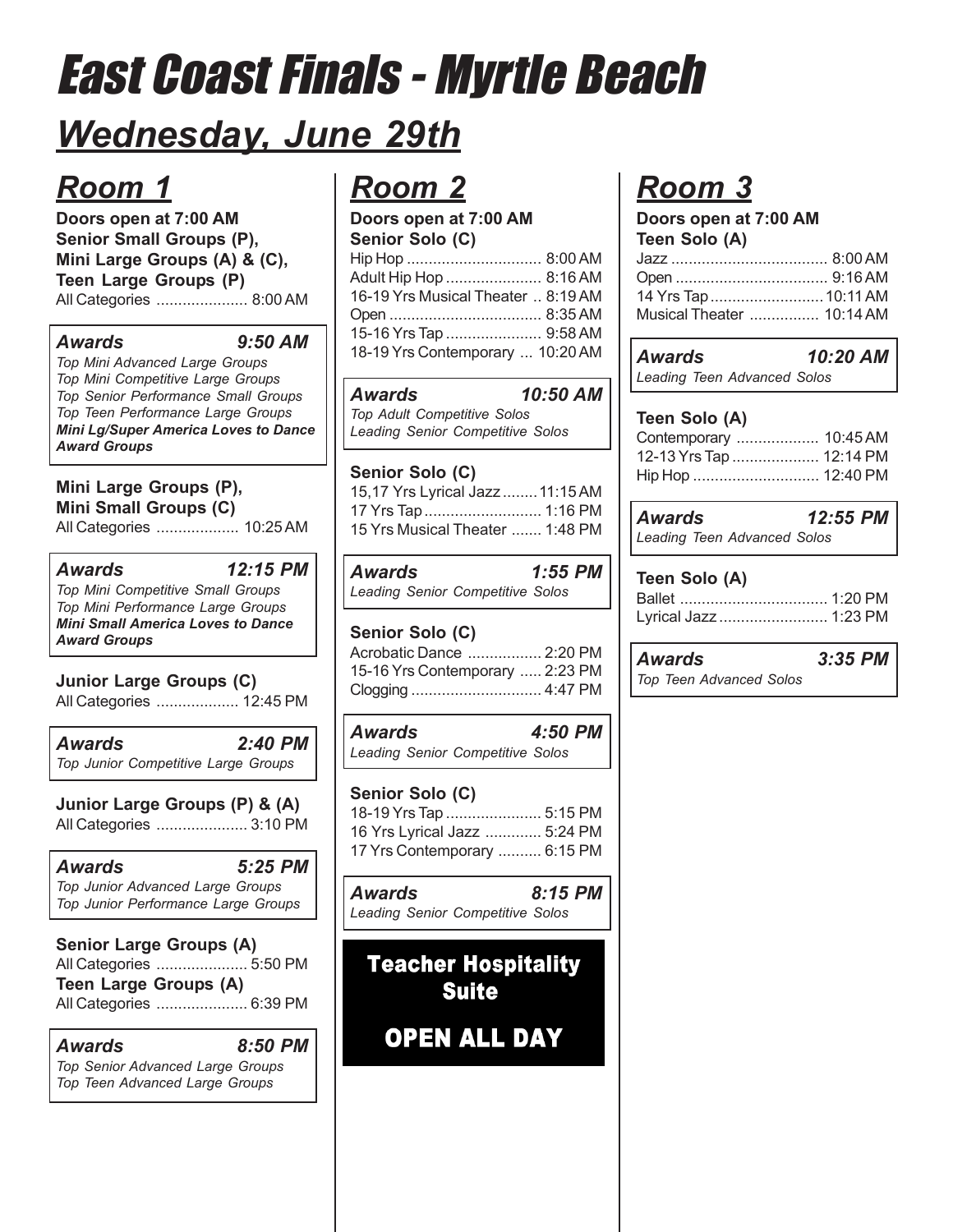## *Thursday, June 30th*

## *Room 1*

**Doors open at 7:00 AM Teen Small Groups (P), Junior Super Groups (C)** All Categories ..................... 8:00 AM

### *Awards 9:50 AM*

*Top Jr Comp. Super & Teen Perf. Small Jr Lg/Super America Loves to Dance Award Groups*

### **Mini Super Groups (P), Adult Large Groups (P), Teen Large Groups (C) Pt 1** All Categories ................... 10:25 AM

*Awards 12:20 PM Top Adult Perf. Large & Mini Perf. Super Leading Teen Comp. Large Groups*

**Teen Large Groups (C) Pt 2** All Categories ................... 12:45 PM

*Awards 2:25 PM Top Teen Competitive Large Groups*

**Senior Large Groups (C)** All Categories ..................... 2:45 PM **Junior Super Groups (A)** Jazz .................................... 5:16 PM

*Awards 5:25 PM Top Jr Adv. Super & Sr Comp. Large*

**Senior Super Groups (A) & (C)** All Categories ..................... 5:50 PM **Teen Super Groups (C) Pt 1** All Categories ..................... 7:00 PM

*Awards 7:25 PM Top Senior Adv. & Comp. Super Groups Leading Teen Competitive Super Groups Sr Lg/Super America Loves to Dance Award Groups*

**Teen Super Groups (C) Pt 2** All Categories ..................... 7:50 PM

| Awards                               | 8:50 PM |
|--------------------------------------|---------|
| Top Teen Competitive Super Groups    |         |
| Teen Lg/Super America Loves to Dance |         |

## *Room 2*

**Doors open at 7:00 AM Senior Solo (C)** Jazz .................................... 8:00 AM

| <b>Awards</b>                       | $9:35$ AM |
|-------------------------------------|-----------|
| <b>Top Senior Competitive Solos</b> |           |

### **Junior Solo (C)**

| 11 Yrs Tap  10:10 AM   |  |
|------------------------|--|
| Lyrical Jazz  10:41 AM |  |
| Contemporary  11:52 AM |  |

| <b>Awards</b>                    | $1:10$ PM |  |
|----------------------------------|-----------|--|
| Leading Junior Competitive Solos |           |  |

## **Junior Solo (C)**

| 9-10 Yrs Tap  1:40 PM    |  |
|--------------------------|--|
|                          |  |
|                          |  |
|                          |  |
|                          |  |
| Musical Theater  4:15 PM |  |
| Acrobatic Dance  4:30 PM |  |
|                          |  |

| Awards                       | 4:35 PM |
|------------------------------|---------|
| Top Junior Competitive Solos |         |

### **For Studio Owners:** At the Teachers' Hospitality Suite

**Drawing for a Custom Showstopper Prize** that was Specially made for our 44th Showstopper **Anniversary Celebration!** 

We will give the prize away right after the 2:25 pm Awards on Thursday to a **Studio Owner in the Teacher Hospitality Suite.** 

You must be present to win.

## *Room 3*

**Doors open at 7:00 AM Junior Solo (A)**

| Lyrical Jazz  8:06 AM         |  |
|-------------------------------|--|
| Musical Theater  9:29 AM      |  |
|                               |  |
|                               |  |
| Acrobatic Dance  10:22 AM     |  |
| 11 Yrs Contemporary  10:25 AM |  |
|                               |  |

| <b>Awards</b>                 | 10:45 AM |
|-------------------------------|----------|
| Leading Junior Advanced Solos |          |

### **Junior Solo (A)**

| 9-10 Yrs Contemporary  1:25 PM |  |
|--------------------------------|--|

| <b>Awards</b>                    | 1:40 PM |  |
|----------------------------------|---------|--|
| <b>Top Junior Advanced Solos</b> |         |  |

### **Junior Solo (P)**

| Acrobatic Dance  2:05 PM |  |
|--------------------------|--|
|                          |  |
|                          |  |
|                          |  |
| Lyrical Jazz  2:42 PM    |  |
|                          |  |
|                          |  |

*Awards 3:55 PM Leading Junior Performance Solos*

### **Junior Solo (P)**

| Contemporary  4:20 PM    |  |
|--------------------------|--|
|                          |  |
| Hip Hop  6:11 PM         |  |
| Musical Theater  6:24 PM |  |

| Awards                       | 6:50 PM |
|------------------------------|---------|
| Top Junior Performance Solos |         |

## **Teacher Hospitality Suite**

**OPEN ALL DAY**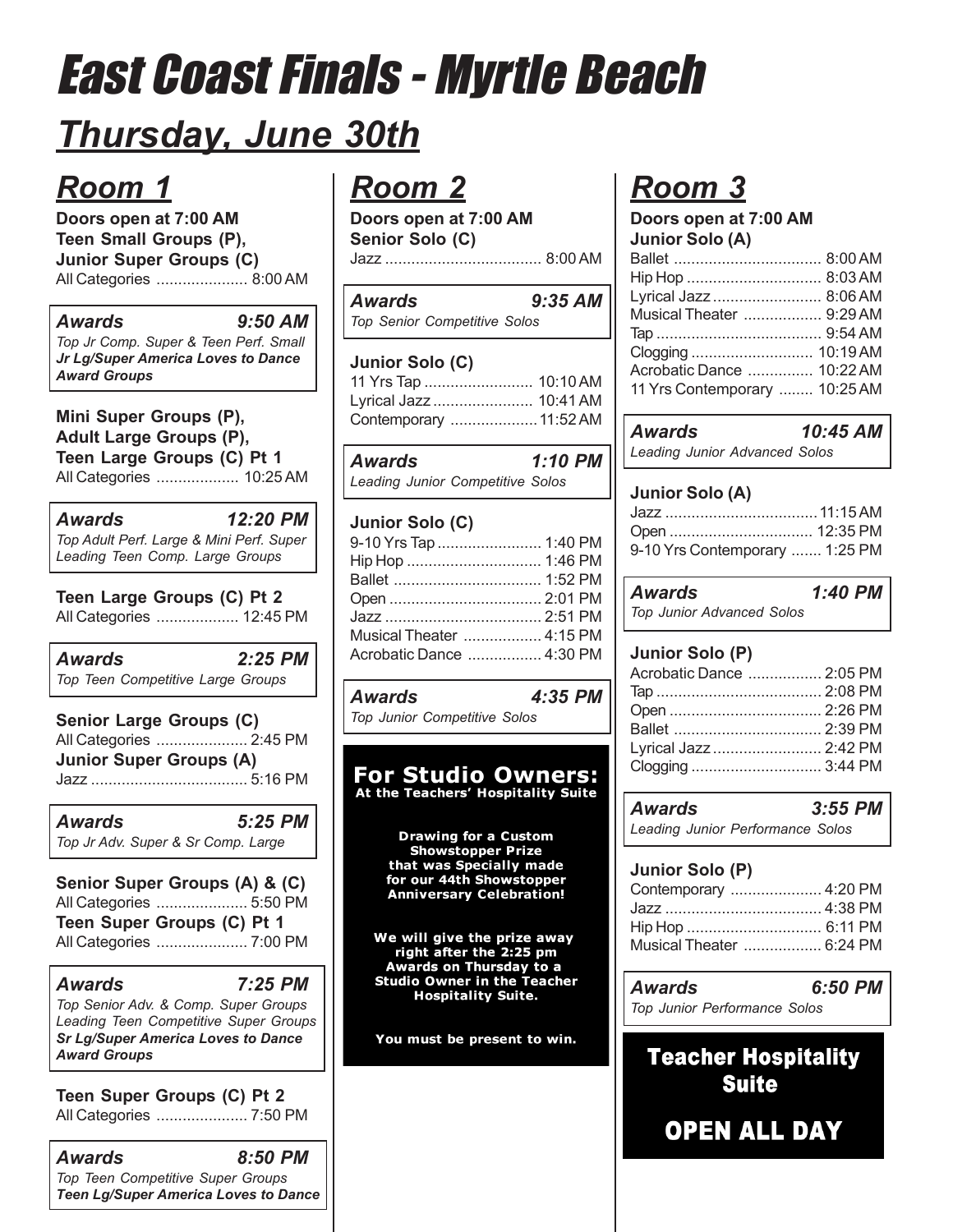## *Friday, July 1st*

## *Room 1*

## **Doors open at 7:00 AM**

| <b>Senior Small Groups (C)</b> |  |  |
|--------------------------------|--|--|
|                                |  |  |
|                                |  |  |
| 15,17 Yrs Hip Hop  8:40 AM     |  |  |
|                                |  |  |
|                                |  |  |
| Character Routine  10:26 AM    |  |  |
|                                |  |  |

| Awards                            | 10:35 AM |
|-----------------------------------|----------|
| Leading Senior Comp. Small Groups |          |

### **Senior Small Groups (C)**

| Acrobatic Dance  11:05 AM |  |
|---------------------------|--|
| Contemporary  11:08 AM    |  |
|                           |  |
| Musical Theater  12:30 PM |  |
| Lyrical Jazz  12:40 PM    |  |
| 16 Yrs Hip Hop  1:27 PM   |  |
|                           |  |

*Awards 1:40 PM Top Senior Competitive Small Groups Senior Small America Loves to Dance Award Groups*

### **Teen Super Groups (A)**

| Musical Theater  2:15 PM |  |
|--------------------------|--|
|                          |  |
|                          |  |
| Contemporary  2:40 PM    |  |

| <b>Awards</b><br><b>Top Teen Advanced Super Groups</b>         | $2:50$ PM |  |
|----------------------------------------------------------------|-----------|--|
| <b>Teacher America Loves to</b><br><b>Dance Awards Meeting</b> | 3:15 PM   |  |
| PRODUCTIONMANIA! Pt 1 3:50 PM                                  |           |  |
| <b>Awards</b><br>PRODUCTIONMANIA! CHAMPIONS                    | 5:15 PM   |  |
| PRODUCTIONMANIA! Pt 2 5:40 PM                                  |           |  |
| Awards<br>PRODUCTIONMANIA! CHAMPIONS                           | 7:30 PM   |  |

## *Room 2*

**Doors open at 7:00 AM Senior Duet/Trio (A)**

| Lyrical Jazz           | $8:26$ AM  |
|------------------------|------------|
|                        | 8:49AM     |
| Clogging               | 8:59AM     |
|                        |            |
|                        |            |
| Contemporary  9:25 AM  |            |
| Mini Solo (C)          |            |
| Contemporary           | 10:02 AM   |
| Jazz                   | $10:05$ AM |
|                        | 10:20 AM   |
| Open                   | 10:29 AM   |
| Lyrical Jazz  10:51 AM |            |
|                        |            |

| Awards                                | 11:00 AM |
|---------------------------------------|----------|
| <b>Top Mini Competitive Solos</b>     |          |
| <b>Top Senior Advanced Duet/Trios</b> |          |

### **Mini Solo (P)**

| Acrobatic Dance  11:30 AM |  |
|---------------------------|--|
| Contemporary  11:33 AM    |  |
| Song & Dance  11:36 AM    |  |
| Lyrical Jazz  11:39 AM    |  |
|                           |  |
|                           |  |
| Hip Hop  12:47 PM         |  |
|                           |  |
| Musical Theater  1:06 PM  |  |
|                           |  |

*Awards 2:15 PM Top Mini Performance Solos*

## **Teacher Hospitality Suite**

**OPEN ALL DAY** 

## *Room 3*

**Doors open at 7:00 AM Teen Solo (P)**

| Musical Theater  8:09 AM |  |
|--------------------------|--|
|                          |  |
|                          |  |
|                          |  |
| Lyrical Jazz  9:00 AM    |  |
|                          |  |
|                          |  |
| Contemporary  9:45 AM    |  |
|                          |  |

## *Awards 10:05 AM*

*Top Teen Performance Solos*

### **Mini Solo (A)**

| Musical Theater  10:36 AM |  |
|---------------------------|--|
|                           |  |
|                           |  |
| Acrobatic Dance  11:47 AM |  |
| Contemporary  11:53 AM    |  |
| Lyrical Jazz  11:56 AM    |  |
|                           |  |
|                           |  |

| Awards                         | 12:25 PM |  |
|--------------------------------|----------|--|
| <b>Top Mini Advanced Solos</b> |          |  |

## **Graduating Seniors:**

Friday, July 1st is SENIOR DAY.

All graduating seniors are invited to enjoy the **Teacher Hospitality Suite** all day long!